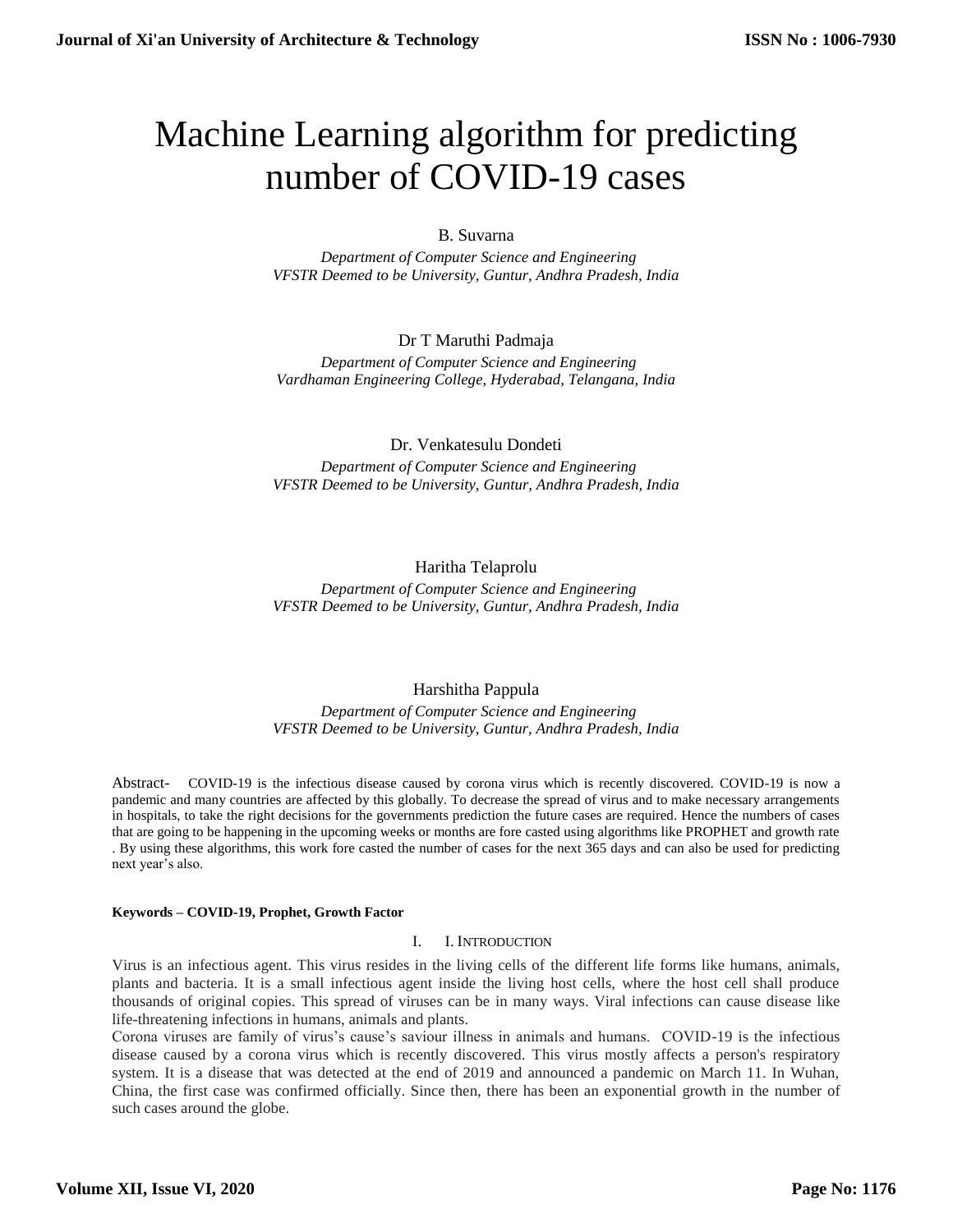As of June 12<sup>th</sup> 2020, the total reported cases reached 7,597,341 out of which 423,844 have died. How it spreads:This is mainly spreading through the droplets either through coughing or sneezing which is produced by the infected person. Many of the infections are coming through the direct contacts of a person which causes one way of spreading. It may spread the disease by touching some contaminated surface or fabric and then touching one's mouth, nose, or eyes. For people with the infection incubation period can be from one to fourteen days. And disease can also spread without any severe symptoms. So far there is no vaccine and medicine for preventing this virus but only we can limit the spread of virus by maintaining the distance between persons and maintaining hygiene. Some small work is already done in the analysis of COVID-19 [1-6].

Basically, it is a forecasting problem, several forecasting algorithms based on statistical theory [1] and ARIMA models are used to forecast future cases. This paper attempts to forecast the future cases using PROPHET and Growth rate ,models.

#### II. II. PROPOSED FRAMEWORK

## *A. 2.1 Prophet model–*

Methodologies used for the prediction is Prophet and growth factor. Prophet is a model for predicting time series data mainly based on Gaussian Additive Model (GAM) where non-linear trends are fit with weekly, monthly and yearly. This model works very well with the time series data which contains historical data. Compared to a generalized additive model (GAM), Prophet suits many linear and nonlinear functions of time as components with time as a regressor. Simplest in form;

$$
y(t) = g(t) + s(t) + h(t) + e(t)
$$

G(t)- non periodic changes

S(t)-seasonality

H(t)-holidays

E(t)- Covers idiosyncratic changes not suited to the model

This model frames the prediction problems as a curve fitting exercise rather than the time based observation [7]. This model provides two models for trend for g(t) and those are saturating growth model and piecewise linear model.

Saturating growth model is  $g(t) = \frac{c}{1 + \frac{c}{c}}$  $1+exp(=k(t-m))$ 

Where c-carrying capacity k-growth rate m-offset parameter

## *B. 2.1 Growth factor –*

Growth Factor: In this first find the growth factor and predict the values for future by multiplying the previous day cases with growth factor. Algorithm for finding growth difference is given below.

Algorithm

Input: D={d1,  $d_2, d_3$ .... $d_n$ } //confirmed cases in each day Procedure

for i in D do:

Growth \_difference=D[i]/D[i-1]

end

growth\_factor=average of Growth\_difference

## III. III. EXPERIMENT AND RESULT

For the experimentation the data set is taken from Kaggle. The data sets that are used in the experimentation are given in the table 1.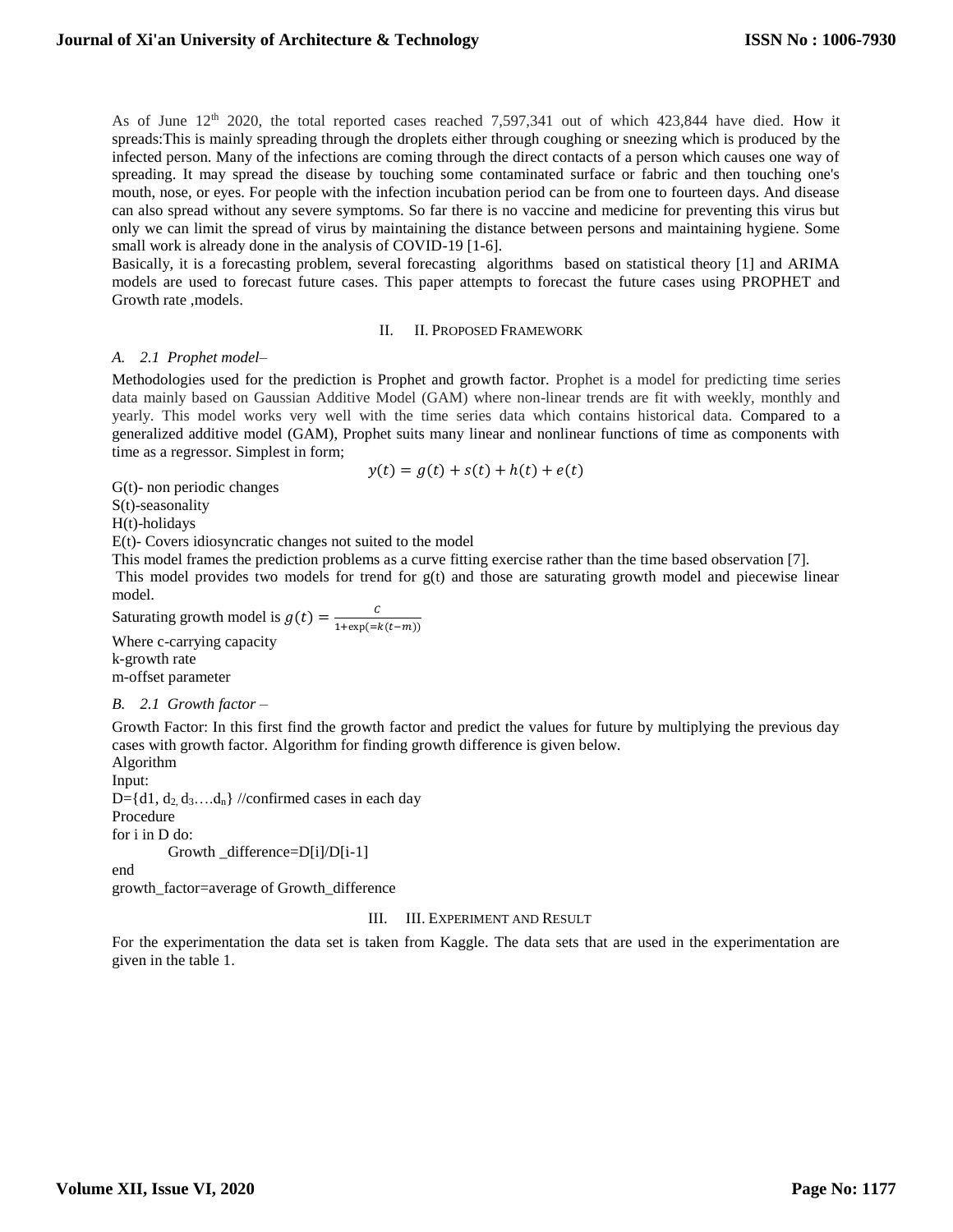## Table 1: Data Set description

| S.No             | <b>Dataset</b><br>name     | <b>Attributes</b>                                                                                                                                  | <b>Siz</b><br>e              |
|------------------|----------------------------|----------------------------------------------------------------------------------------------------------------------------------------------------|------------------------------|
| $\mathbf{1}$     | $covid_19_in$<br>dia.csv   | date, time, state/union territory, confirmedIndianNational,<br>confirmedForeignNational, cured, deaths, confirmed                                  |                              |
| $\overline{2}$   | Individual_d<br>etails.csv | id,government_id,diagnosed_date,age,gender,detected_city,detected_district,detecte<br>d_state,nationality,current_status,status_changed_date,notes | 27<br>89<br>$\boldsymbol{0}$ |
| $\mathfrak{Z}$   | Confirmed_<br>df.csv       | province/state, country/region, latitude, longitude, dates from(22-01-2020 to 27-05-<br>2020)                                                      | 26<br>6                      |
| 4                | Deaths.csv                 | province/state, country/region, latitude ,longitude, dates from(22-01-2020 to 27-05-<br>2020)                                                      | 26<br>6                      |
| $\sqrt{5}$       | Recovered.c<br>$S_{\rm V}$ | province/state, country/region, latitude, longitude, dates from(22-01-2020 to 28-05-<br>2020)                                                      | 25<br>3                      |
| 6                | Train.csv                  | Id, province/state, country/region, confirmed cases, fatalities                                                                                    |                              |
| $\boldsymbol{7}$ | Test.csv                   | Forcast_id, province/state, country/region                                                                                                         | 13<br>45<br>9                |
| $\,8\,$          | Submission.<br>$\cos v$    | Forcast_id, confirmed cases, Fatalities                                                                                                            | 13<br>15<br>8                |

**Flow of execution**: For the prediction, take the dataset as input and then pre process the data. Once the dataset is ready then apply the model on dataset and make the predictions by using test dataset.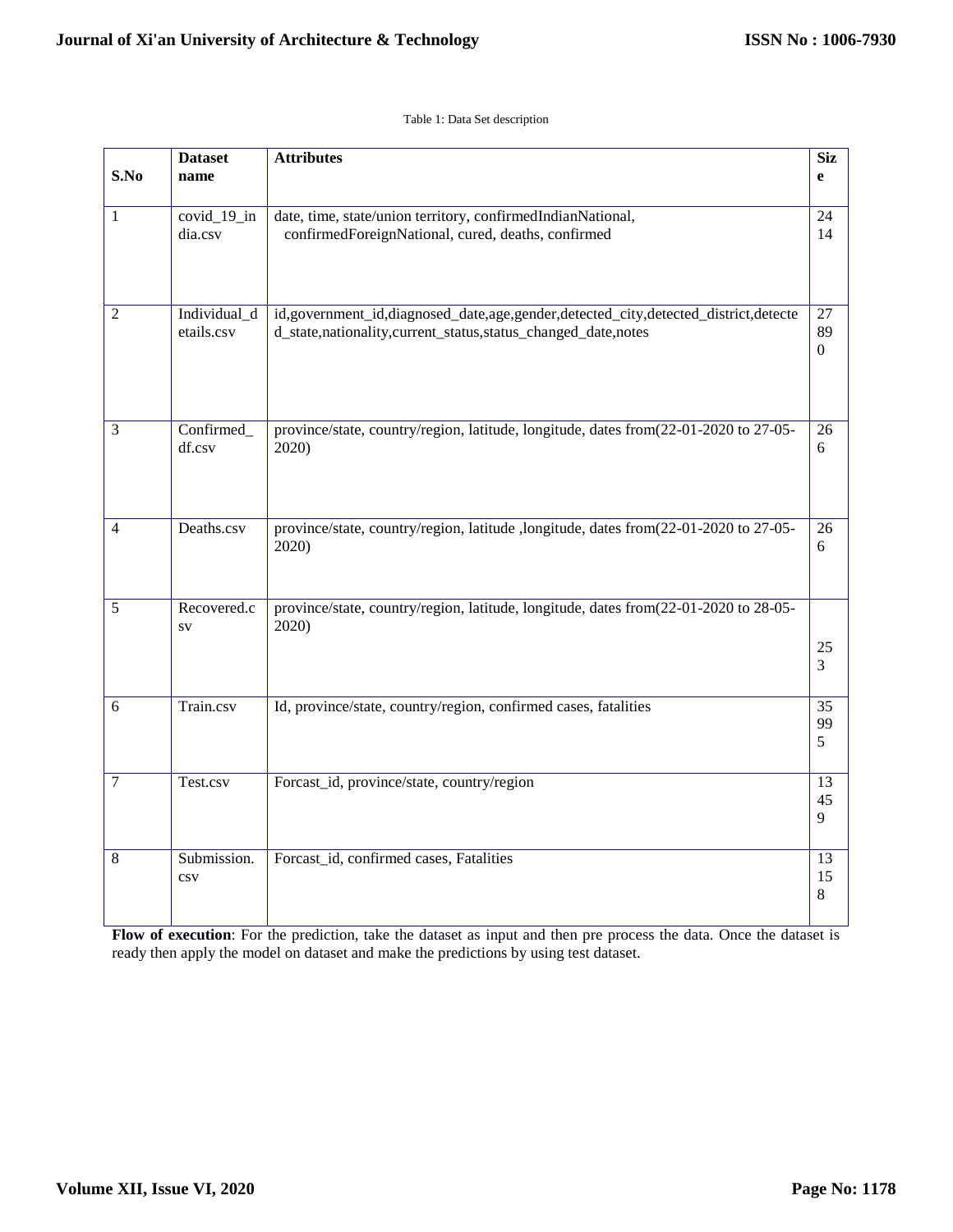

Figure 1: Flow of execution for prediction

We have extracted the data for India to find the confirmed cases and applied the model Prophet for predicting the future cases. By using this model we have predicted for the cases to the months of up to June, august, October, and December and up to March, 2021. Find the results up to 1<sup>st</sup> June 2020 in the figure2.



Total Confirmed, Active, Death in India

**Results obtained by using Prophet Model:** Results obtained with prophet model are described in figures from the figure numbers 4 to 8 and also in the table 2. The number of cases are going to be high From the obtained results.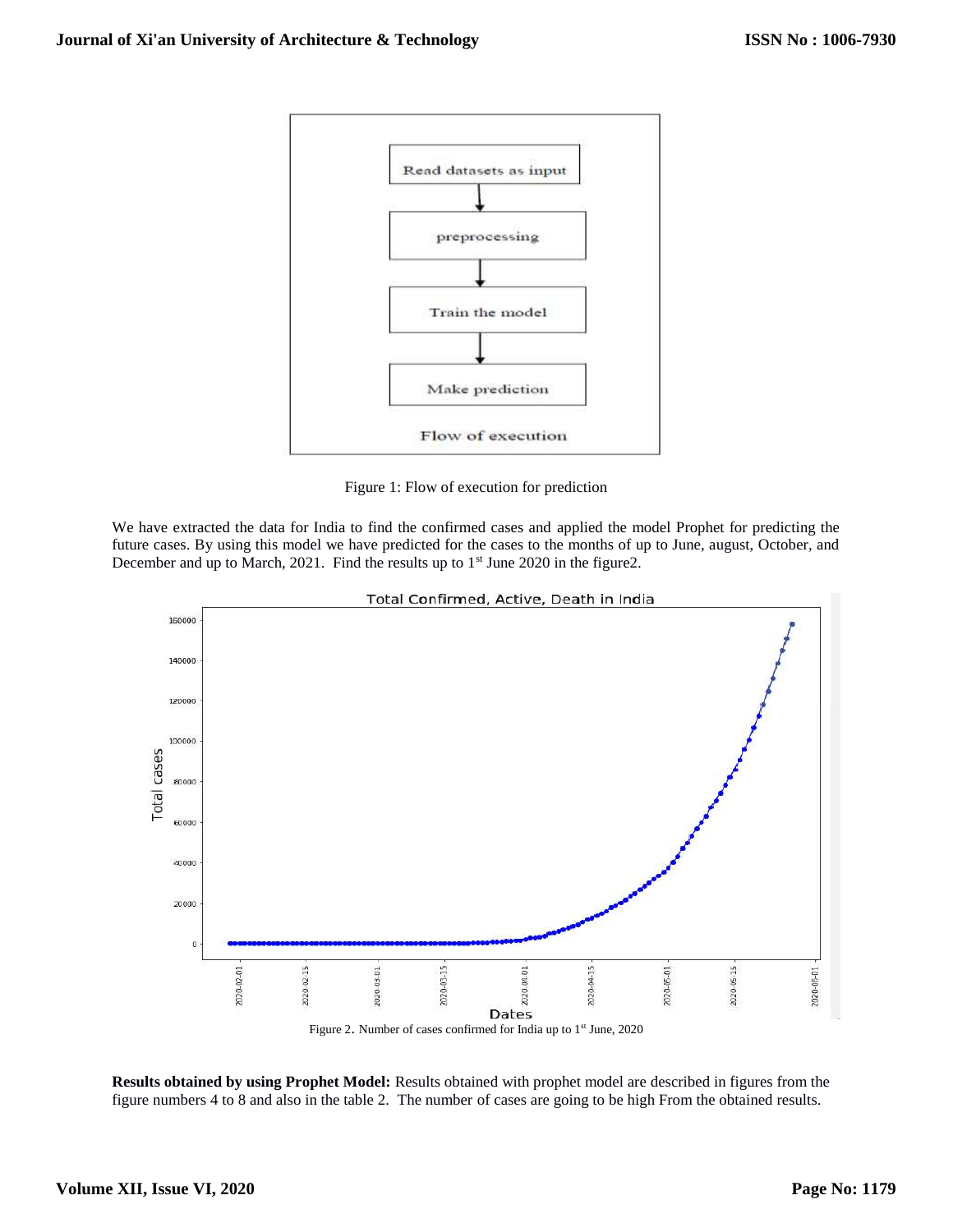| <b>Month, Year</b>  | <b>Predicted values</b> |  |
|---------------------|-------------------------|--|
| June, 2020          | Above 2,50,000          |  |
| <b>August, 2020</b> | Above 5,00,000          |  |
| October, 2020       | Above 8,00,000          |  |
| December, 2020      | Above 10,00,000         |  |
| March, 2021         | Above 15,00,000         |  |

Table 2. Results obtained by using Prophet Model

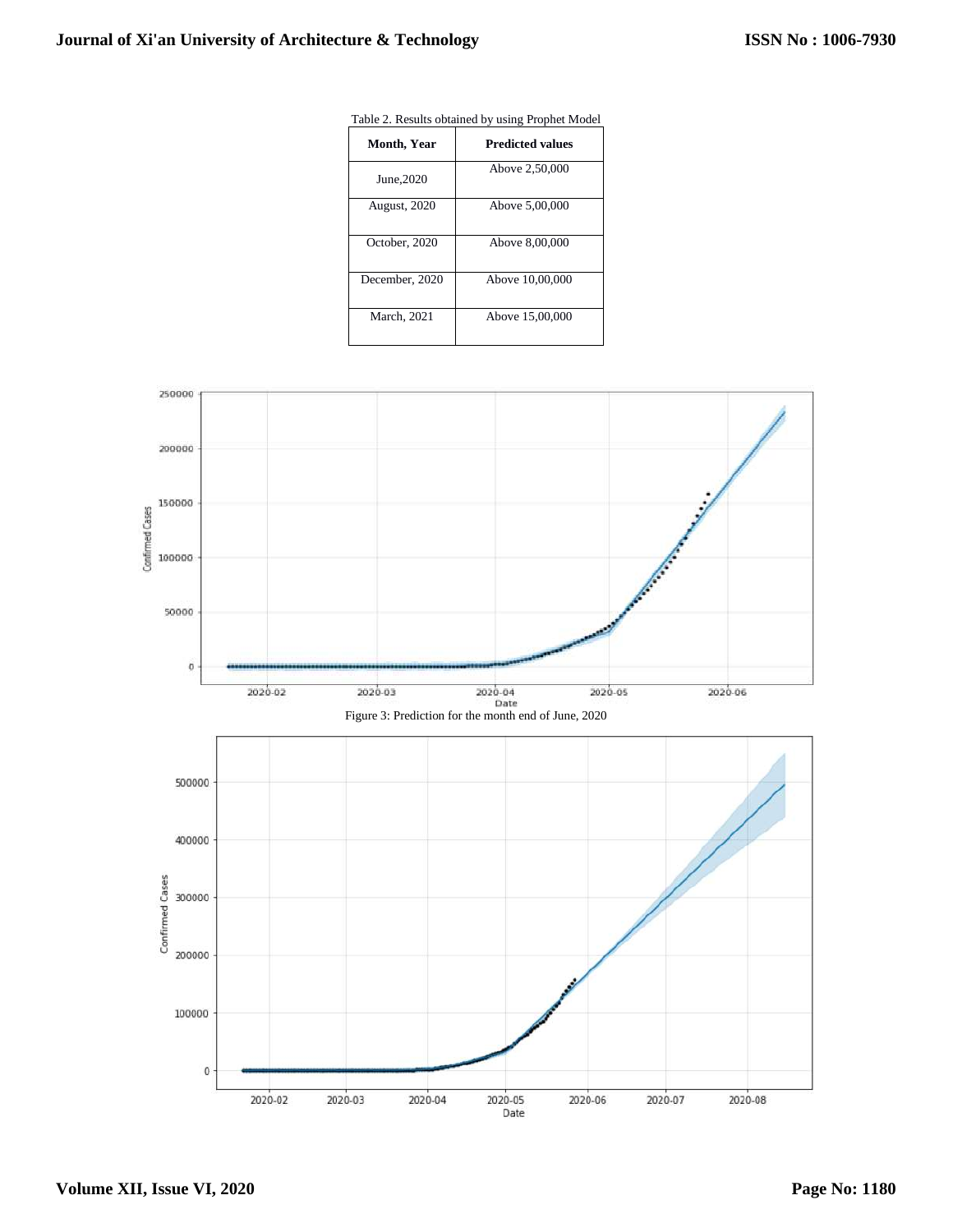

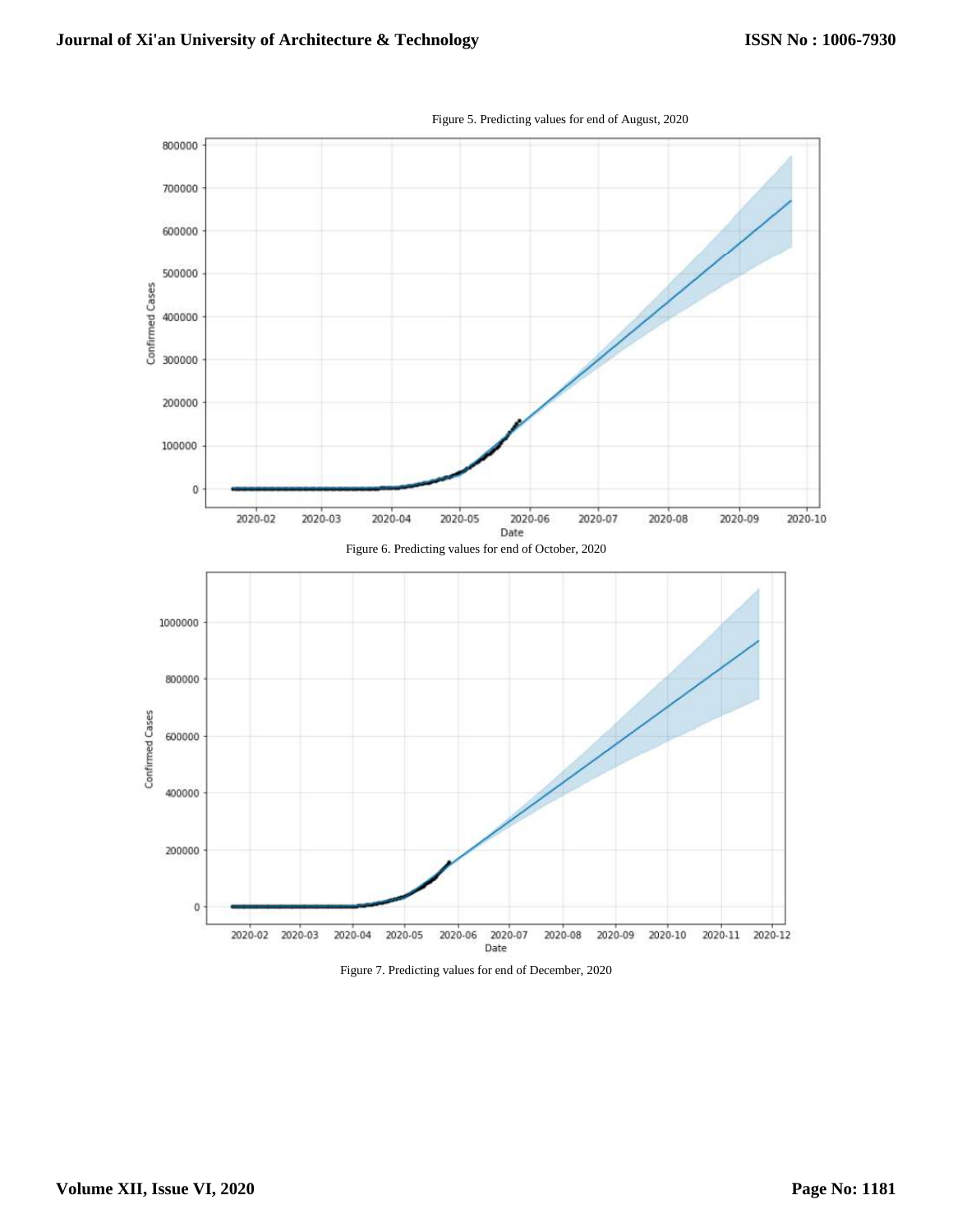

Figure 8: Predicting values for end of March, 2021

**Results obtained by using growth factor:** With this model we have predicted number of cases to the world wide. We have done the prediction starting from the end of May to the next 365 days i.e. up to May, 2021. And the predicted values are given in the table 3.

| Table 3. Results obtained using growth factor |            |             |  |  |  |  |
|-----------------------------------------------|------------|-------------|--|--|--|--|
| Days                                          | Date       | No of cases |  |  |  |  |
| 15 days                                       | 11-06-2020 | 10,00,000   |  |  |  |  |
| 30 days                                       | 25-06-2020 | 60,00,000   |  |  |  |  |
| 60 days                                       | 22-07-2020 | $2.0*1e8$   |  |  |  |  |
| 90 days                                       | 15-08-2020 | 8.0*1e9     |  |  |  |  |
| 180 days                                      | 12-30-2020 | $5.0*1e14$  |  |  |  |  |
| 365 days                                      | 05-30-2020 | $3.0*1e24$  |  |  |  |  |
|                                               |            |             |  |  |  |  |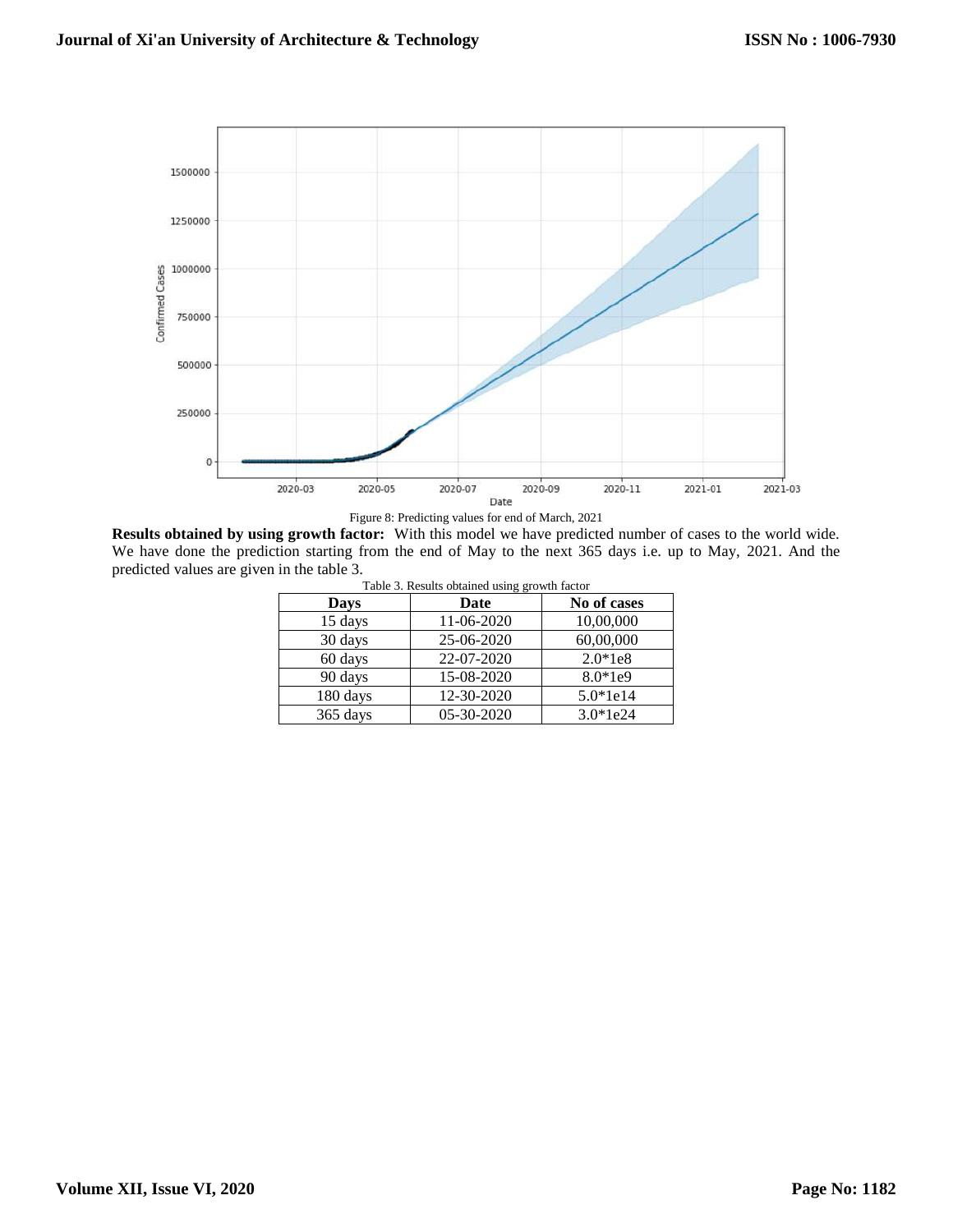

Figure 9. Predicted values for the next 15 days



Figure 10: Predicted values for the next 30 days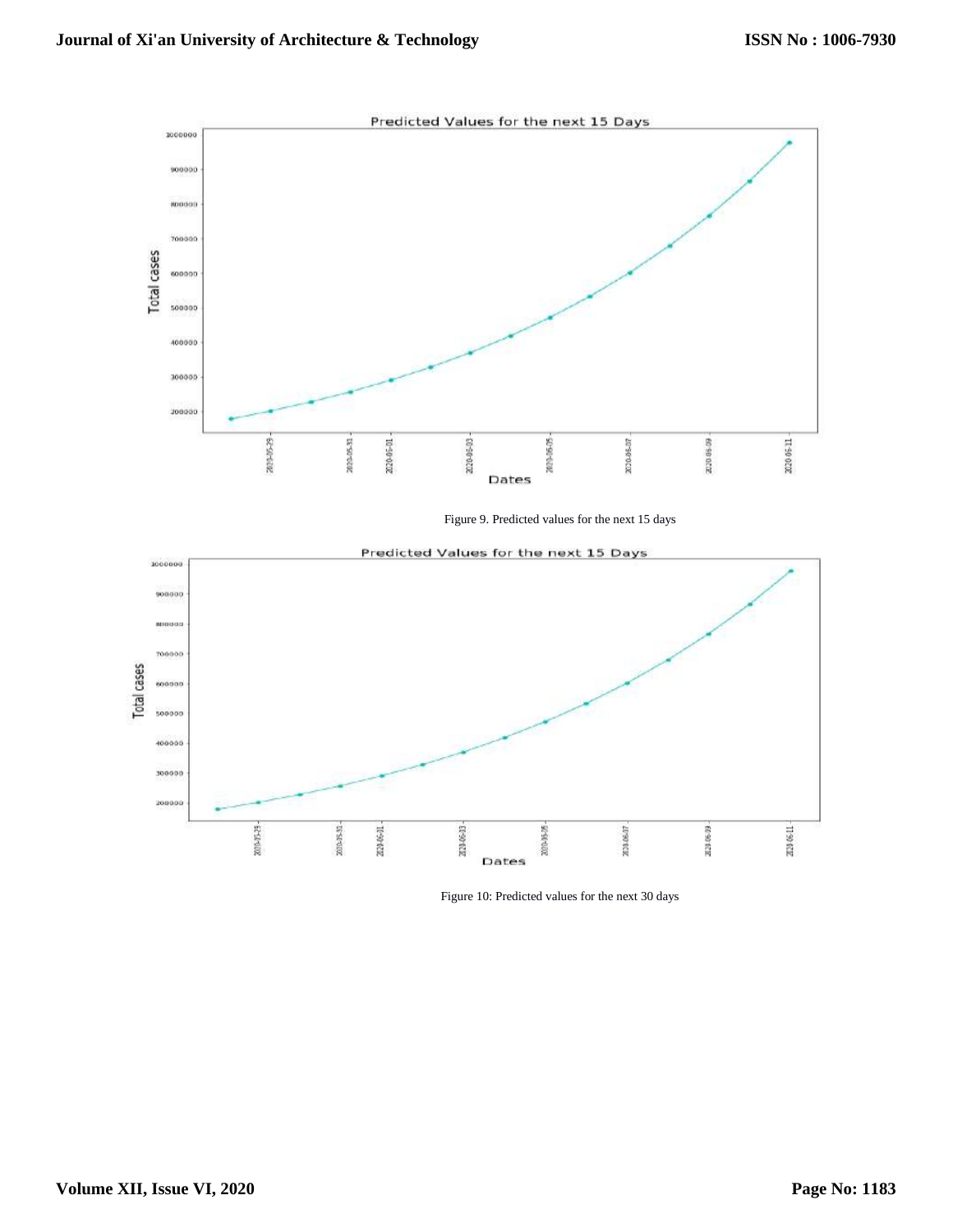

Figure 11. Predicted values for the next 30 days using growth factor



Figure 12. Predicted values for the next 60 days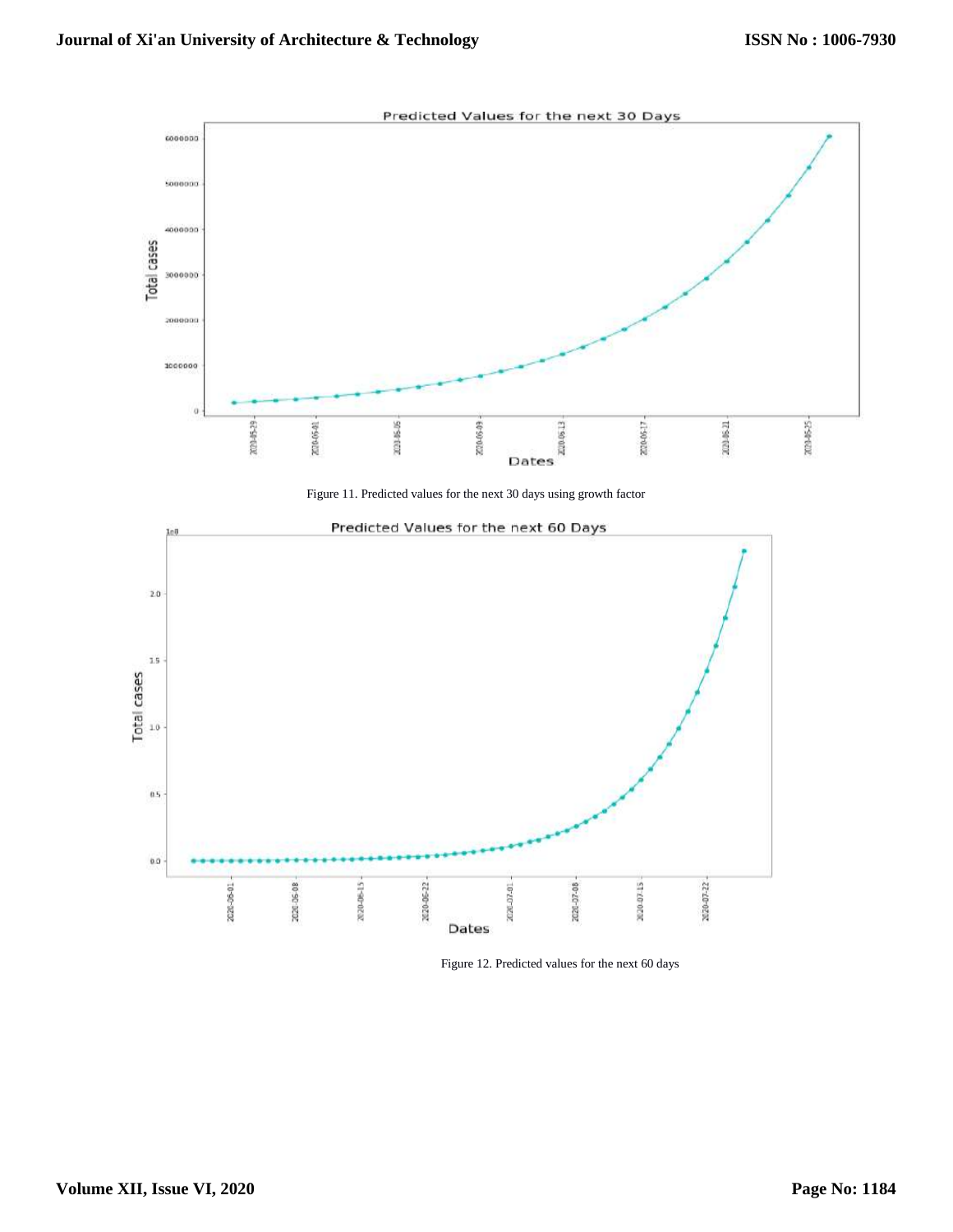

Figure 14: Predicted values for the next 180 days